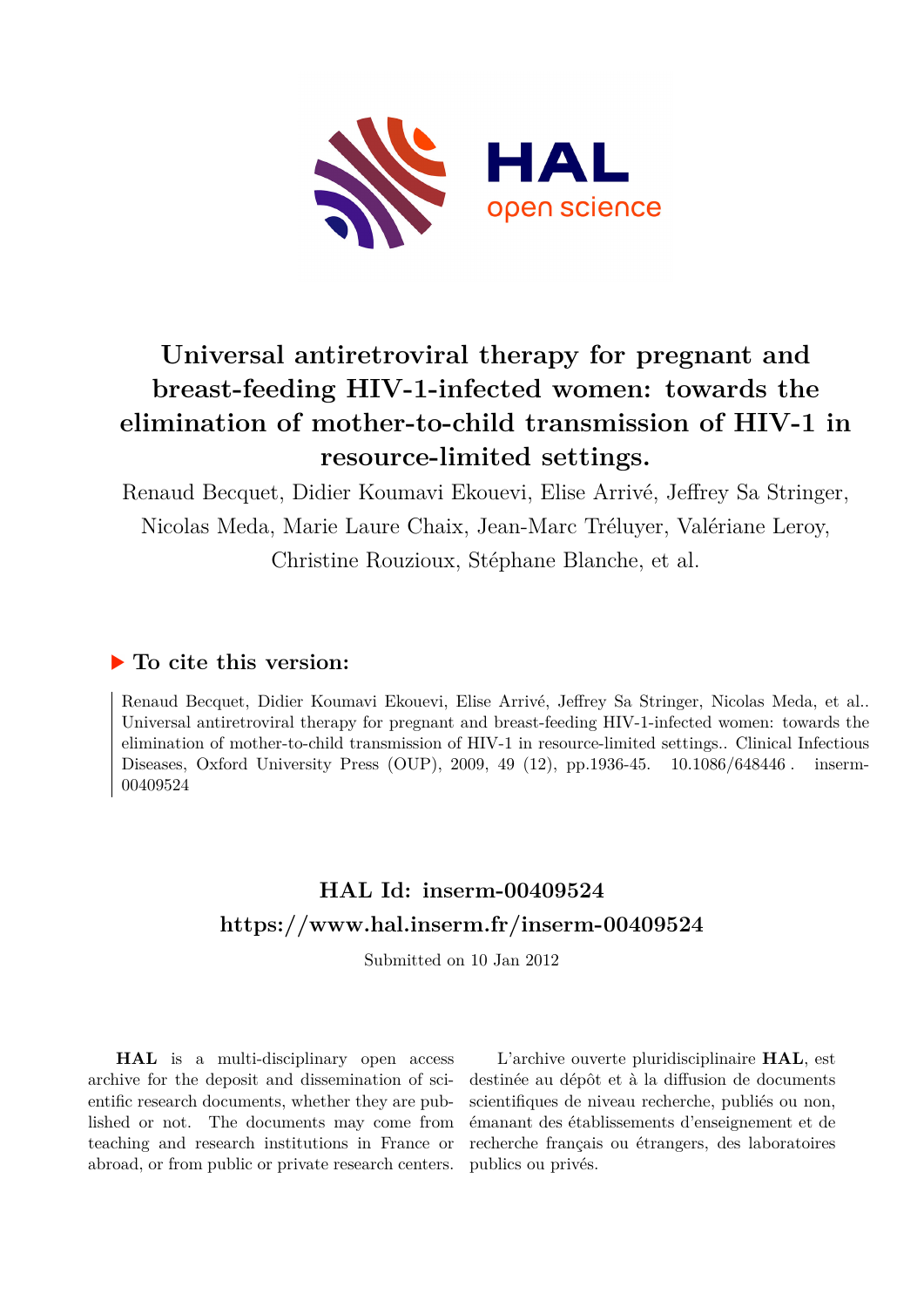## *Universal antiretroviral therapy for pregnant and breast-feeding HIV-1-infected women: towards the elimination of mother-to-child transmission of HIV-1 in resource-limited settings*

Renaud Becquet <sup>12</sup>, Didier Koumavi Ekouevi<sup>3</sup>, Elise Arrivé <sup>12</sup>, Jeffrey Sa Stringer <sup>4</sup>, Nicolas Meda <sup>5</sup>, Marie Laure Chaix <sup>6</sup>, **Jean-Marc Tr**é**luyer** 6 7 **, Val**é**riane Leroy** 1 2 **, Christine Rouzioux** <sup>8</sup> **, St**é**phane Blanche** <sup>9</sup> **, Fran**ç**ois Dabis** 1 2

*ISPED, Institut de Sant Publique, d Epid miologie et de D veloppement 1* <sup>é</sup> ' <sup>é</sup> <sup>é</sup> *Universit*é *Victor Segalen - Bordeaux II , 146 rue L*é*o Signat 33076 Bordeaux Cedex,FR*

*Centre pid miologie et biostatistique 2* <sup>é</sup> <sup>é</sup> *INSERM : U897 , Universit*é *Victor Segalen - Bordeaux II , FR*

*Programme PAC-CI 3 ANRS , CI*

*CIDRZ, Centre for Infectious Disease Research in Zambia 4 Centre for Infectious Disease Research , Lusaka,ZM*

*Site ANRS du Burkina Faso 5 Universit*é *de Ouagadougou , BF*

*Pharmacologie des antir troviraux 6* <sup>é</sup> *Universit*é *Paris V - Paris Descartes , H*ô*pital Necker - Enfants Malades , FR*

*Laboratoire de pharmacologie clinique 7 Assistance publique - H*ô*pitaux de Paris (AP-HP) , H*ô*pital Cochin-Saint-Vincent de Paul , FR*

*Laboratoire de Virologie 8 Assistance publique - H*ô*pitaux de Paris (AP-HP) , H*ô*pital Necker - Enfants Malades , Universit*é *Paris V - Paris Descartes , 149, rue de S*è*vres 75743 PARIS Cedex 15,FR*

*Service d immunologie, h matologie et rhumatologie p diatriques 9*  ' é é *Assistance publique - H*ô*pitaux de Paris (AP-HP) , H*ô*pital Necker - Enfants Malades , Universit*é *Paris V - Paris Descartes , FR*

\* Correspondence should be adressed to: François Dabis <francois.dabis@isped.u-bordeaux2.fr >

### **Abstract**

**Prevention of mother-to-child transmission of HIV-1 (MTCT) remains a challenge in most resource-limited settings, particularly in Africa. Single-dose and short-course antiretroviral (ARV) regimens are only partially effective and have failed to achieve wide coverage despite their apparent simplicity. More potent ARV combinations are restricted to pregnant women who need treatment for themselves but are also infrequently used. Furthermore, postnatal transmission via breastfeeding is a serious additional threat. Modifications of infant feeding practices aim to reduce breast-milk HIV transmission: replacement feeding is neither affordable nor safe for the majority of African women, and early breastfeeding cessation (e.g. prior to 6 months of life) requires substantial care and nutritional counselling to be practised safely. The recent roll out of ARV treatment has changed the paradigm of prevention of MTCT. To date, postnatal ARV interventions that have been evaluated target either maternal ARV treatment to selected breastfeeding women, with good efficacy, or single-drug post-exposure prophylaxis for short periods of time to their neonates, with a partial efficacy and at the expense of acquisition of drug-related viral resistance. We hypothesize that a viable solution to eliminate paediatric AIDS lies in the universal provision of fully suppressive ARV regimens to all HIV-infected women through pregnancy, delivery, and covering the entire breastfeeding period. Based on the available evidence, we suggest translating into practice the recently available evidence on this matter without any further delay.**

**MESH Keywords** Acquired Immunodeficiency Syndrome ; drug therapy ; immunology ; Antiretroviral Therapy, Highly Active ; Breast Feeding ; adverse effects ; CD4 Lymphocyte Count ; Female ; HIV-1 ; Health Resources ; Humans ; Infectious Disease Transmission, Vertical ; prevention & control ; Pregnancy ; Pregnancy Complications, Infectious ; drug therapy

The purpose of this viewpoint is to review the current challenges in the science of prevention of mother-to-child transmission of HIV-1 (MTCT) in breastfeeding populations. First, we describe the unmet scientific needs that account for the partial failure of MTCT prevention efforts in resource-constrained settings (managerial and operational obstacles to successful programme scale-up, while important, are not reviewed here). Second, we argue that expanding access to highly active antiretroviral therapy (HAART) therapy presents an unprecedented opportunity to radically reduce the burden of paediatric AIDS worldwide, through the universal use of antiretroviral (ARV) regimens in pregnant and breastfeeding women.

## **Prevention of MTCT in Africa: Past successes and current programmatic challenges**

MTCT can occur in utero , during delivery, or through breastfeeding, and is responsible for the majority of paediatric HIV infections. Each day, an estimated 1,600 children become infected with HIV worldwide, 90% of whom live in sub-Saharan Africa, where vertically-acquired HIV disease remains a major contributor to child mortality [1 ]. Scientific successes have been achieved over the past decade to prevent MTCT with the development of effective ARV interventions. However, this prevention is to date challenging in Africa [ 2 –5 ]. This relative failure of MTCT prevention at the public health level is mostly explained by three reasons [3 ]: (1) global coverage of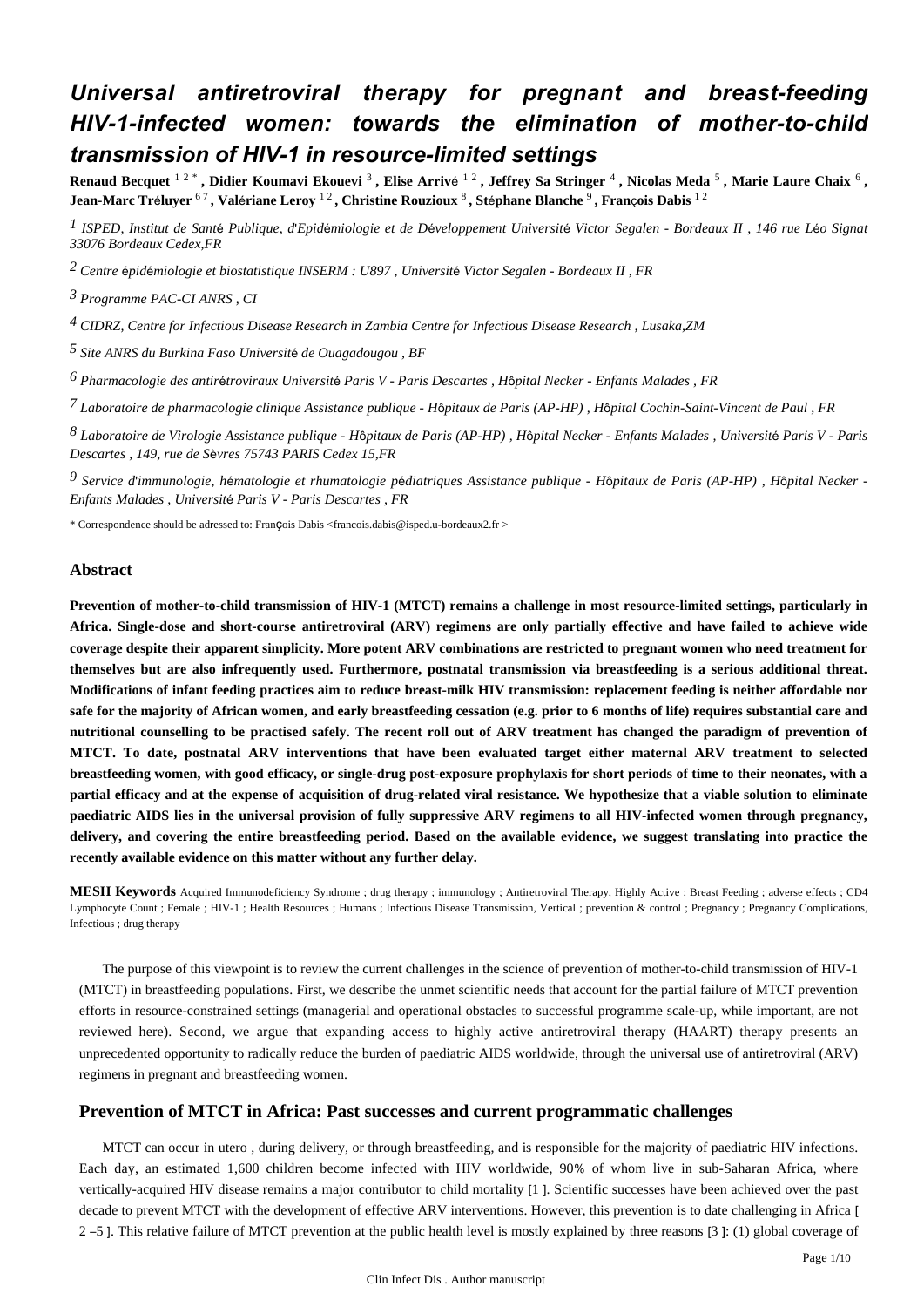HIV testing and counselling remains unsatisfactorily low and too few women are offered effective interventions to prevent MTCT; (2) the mainstay intervention of single-dose nevirapine (NVP) prophylaxis is moderately effective and induces viral drug resistance in HIV-infected mothers and infants; and (3) prevention of breastfeeding transmission has remained largely elusive.

#### **The need for effective interventions to prevent HIV transmission through breastmilk**

As detailed in Table 1 , short-course peripartum prophylaxis with one or more ARV drugs reduces the MTCT risk around delivery [6 ], but the subsequent risk of postnatal transmission remains high in settings where prolonged breastfeeding is practised [7 ]. Various infant feeding interventions, such as early breastfeeding cessation or replacement feeding from birth, can reduce or eliminates, respectively the postnatal transmission risk without increasing infant mortality in well-supported research settings [8 –10 ]. However, when introduced under routine circumstances, such interventions are often associated with higher mortality, morbidity, and stigma, often to the extent that their MTCT prevention benefit is completely eliminated [11 –13 ]. As a result, the implementation of these interventions remains largely untenable at a population level and is not recommended as a public health approach by the World Health Organization (WHO).

Maternal HAART with three ARV drugs initiated in pregnancy and continued during lactation might represent an alternative intervention that allows safe breastfeeding, especially when water availability and uninterrupted supplies of breastmilk substitutes are not assured [14 ]. Indeed, HAART reduces the infectivity of all body secretions and thus lowers HIV transmission [15 , 16 ]. The safety and efficacy of this strategy is currently being assessed among women in Africa within intervention trials using a variety of ARV regimens.

Acceptable, efficient, and safe ARV interventions aimed at preventing HIV transmission for the majority of women, i.e. with very few restrictions, are needed in resource-limited settings.

#### **The need for alternatives to ARV regimens with a single dose of nevirapine**

Short-course peripartum ARV regimens administered to HIV-infected pregnant mothers and their infants in resource-constrained settings typically involve intrapartum and neonatal single-dose NVP and may be supplemented with antenatal zidovudine (ZDV) and/or lamivudine (3TC). These regimens produce MTCT risk reductions ranging from 37 to 77% compared to no intervention [17 –23]. But one-tenth to two-thirds of women who take a single-dose of NVP will develop viral resistance to the non-nucleoside reverse transcriptase inhibitors (NNRTIs) [24 ]. This problem can be substantially reduced by combining the use of single-dose NVP with short-courses of 3TC (± ZDV) for 7 days after delivery [25 , 26 ]. A single intrapartum dose of tenofovir and emtricitabine will also reduce this NNRTI resistance by half [27 ]. None of these approaches fully eliminates the selection of drug-resistant virus. The main drawback is that these NNRTI resistance mutations will reduce the effectiveness of a subsequent NNRTI-based HAART (the WHO recommended first-line treatment) initiated within six months of exposure to single-dose NVP [28 , 29 ]. Previous single dose of nevirapine did not compromise the efficacy of subsequent NNRTI-based HAART started 6 months or more after delivery [28 –30 ]. Anyhow, there is an unmet need for optimal ARV regimens aimed at reducing MTCT, while not compromising the therapeutic response to HAART in women requiring it later for their own health.

#### **The need for interventions tailored for women presenting at delivery with unknown HIV status**

HIV testing for pregnant women in antenatal clinics is usually not routinely performed: an estimated 18% of pregnant women in sub-Saharan Africa received an HIV test in 2007 [31 ]. In this context, most women present late in pregnancy or even in the labour ward unaware of their HIV status. These women may be offered ARV regimens partially effective, such as single dose NVP, and usually no intervention for preventing postnatal transmission [32 ]. Such interventions induce viral resistance to NNRTIs, thus depriving these women of attaining the full benefits of ARV therapy once it needs to be initiated. As a result, interventions taking into these women and strategies to increase the proportion of pregnant women knowing their HIV results [33 ] are needed to improve the coverage and quality of prevention of MTCT in Africa.

#### **The challenge of enhancing the roll-out of MTCT prevention**

Global PMTCT service coverage remains unacceptably low in sub-Saharan Africa (34%), and is especially poor in western and central Africa (11%) [4 , 31 ]. From a programmatic perspective, it is now crucial to speed up the transition from research to wide-scale practice with innovative, easy to implement interventions that address the overall MTCT risk from pregnancy through breastfeeding cessation [3 ]. All these prevention strategies must be ARV-based, safe in pregnancy, labour and lactation, well tolerated, durable, and not inducing viral drug resistance. Moreover, the ideal drug combinations would also be appropriate in women presenting late for delivery [5 , 34 ].

## **The scientific challenges of the prevention of MTCT through breastfeeding**

#### **Efficacious PMTCT interventions exist for women eligible for ARV treatment**

The risk of HIV transmission through breastfeeding is 3 to 10 times higher among women with CD4 count <200 cells/ml than above this threshold [35 , 36 ]. According to WHO guidelines, pregnant women with a low CD4 count are eligible for ARV therapy for their own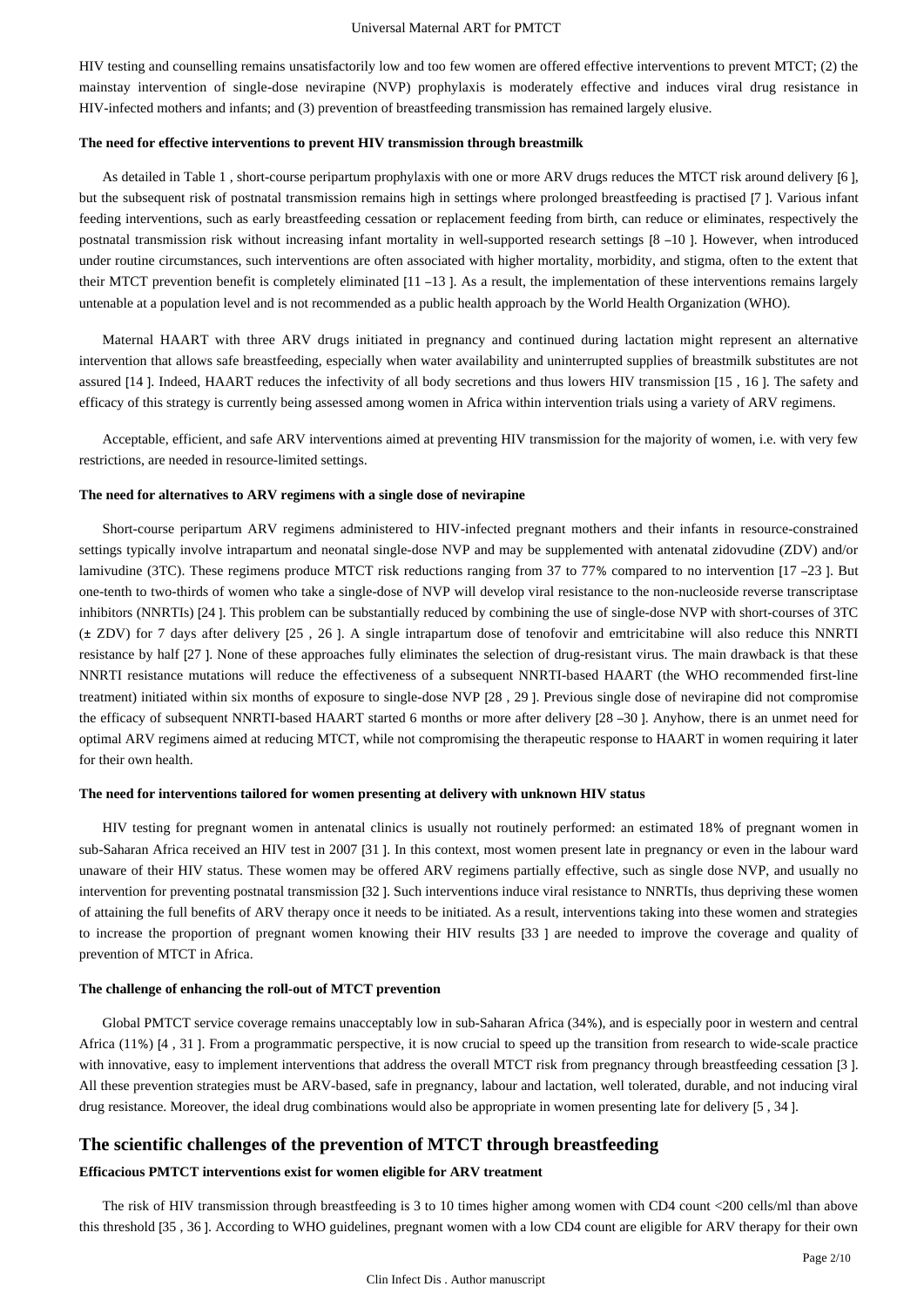health. Once initiated, HAART will rapidly and constantly reduce the maternal viral load in plasma and breastmilk, likely reducing the MTCT risk through breastfeeding [37 , 38 ]. However, at least two-thirds of HIV-infected pregnant and breastfeeding women are not ill enough to require ARV therapy for their own health according to the rather restrictive WHO guidelines (CD4 <200 cells/ml, WHO clinical stage IV or CD4 <350 cells/ml and clinical stage III) [39 ]. Thus, in settings where breastfeeding women with low CD4 counts receive HAART, while women with higher CD4 counts do not, the majority of postnatal transmission would be expected to occur among the healthier women. As shown in Table 2, 80% of the postnatal cases of HIV transmission occurred in women with CD4 count >200 cells/ml [35]. In this pooled analysis, the breastfeeding duration was 6.4 months in median (inter-quartile range (IQR): 4.4–12.4), which is shorter than durations commonly observed in Africa. Similarly, in the ongoing Kesho Bora trial, the 12-month cumulative risk of MTCT was 7.5 % (95% CI 2.2–12.8) among children born to mothers with baseline CD4 count >500 cells/ml who received a short-course of ZDV antenatally, a single-dose of intrapartum NVP and no post-partum ARV intervention. The median breastfeeding duration was 18 months in this group (IQR: 9–25) [40 , 41 ]. Thus, the universal use of maternal HAART regimens throughout the entire breastfeeding period might represent an attractive solution to the MTCT problem in women with moderate to high CD4 counts.

#### **Whether to stop maternal HAART after cessation of breastfeeding**

In a context where all HIV-infected pregnant women would be offered HAART, the question of whether and when to stop this intervention in women who do not meet WHO criteria for treatment is of interest.

In developed countries, all pregnant women are generally advised to receive a fully suppressive HAART regimen until delivery. In such settings, ARV therapy should be initiated in adults when the CD4 count reach 350 cells/ml, and international guidelines are currently in revision to adjust to this new evidence [42 , 43 ]. In Africa, bacterial infections are among the leading causes of early severe morbidity, even among women whose CD4 counts are well above 200 cells/ml [44 ].

According to the current WHO recommendations, only pregnant and breastfeeding women who are eligible for ARV therapy because of their own health should continue HAART during the breastfeeding period and beyond in resource-limited settings. Starting then stopping HAART for the remaining mothers who do not meet this criteria after delivery may be risky. Studies in non-pregnant adults have suggested that intermittent, CD4-guided HAART (i.e. stopping therapy when the CD4 count fell below 350 cells/ml) was associated with an increased risk of opportunistic diseases or death [45 , 46 ]. Similarly, a fixed 2-month off intermittent therapy lead to a higher proportion of patients with <350 cells/ml [47 ].

We therefore suggest that HAART be initiated for all pregnant and delivering women, irrespective of the clinical stage or CD4 count, and continued throughout the breastfeeding period. Rules for stopping HAART in the fraction of women who are symptom-free and have reached high CD4 counts at the time of breastfeeding cessation (say, 500 cells/ml and above) will need to be tailored to the evolving knowledge in this field. We strongly advocate for this universal maternal HAART approach that may allow narrowing the gap with the rapidly evolving treatment guidelines for adults.

#### **Supporting women to make breastfeeding cessation at six months of age conceivable, feasible and safe**

The provision of maternal HAART to all women, including those who are not eligible for treatment, would allow the benefits of breastfeeding in the first months of life whilst minimising the HIV transmission risk. This needs to be coupled with breastfeeding cessation around six months of age, so that infants are no longer exposed to the MTCT risk beyond that age.

Results from the above-mentioned pooled analysis from Côte d'Ivoire and South Africa showed that the overall risk of MTCT was twice as high among children breastfed for >6 months than among children breastfed ≤6 months [35 ]. Breastfeeding beyond six months should therefore be avoided when replacement feeding after breastfeeding cessation can be safely and sustainably provided, as recommended by WHO [48 ]. Women need to be counselled properly to provide adequate complementary feeding with locally available foods to take over breastmilk from six months onwards. Adequate feeding practices around the weaning period are indeed crucial for achieving optimal child growth. A study from Côte d'Ivoire showed that inadequate complementary feeding at age six months was associated with impaired child growth during the following 12 months [49 ]. In this cohort, the risk of stunting was 50% higher in children for whom the dietary diversity was inappropriate in the months following the breastfeeding cessation process, than among those adequately fed during this crucial period.

Further research will be required to provide HIV-infected women with innovative strategies to reduce the risk of postnatal transmission beyond six months of age while ensuring postnatal nutritional support for adequate complementary feeding practices [50 ]. This should be done in addition to, and not as an alternative to, maternal HAART.

#### **The maternal versus infant approach to prevent the postnatal MTCT risk**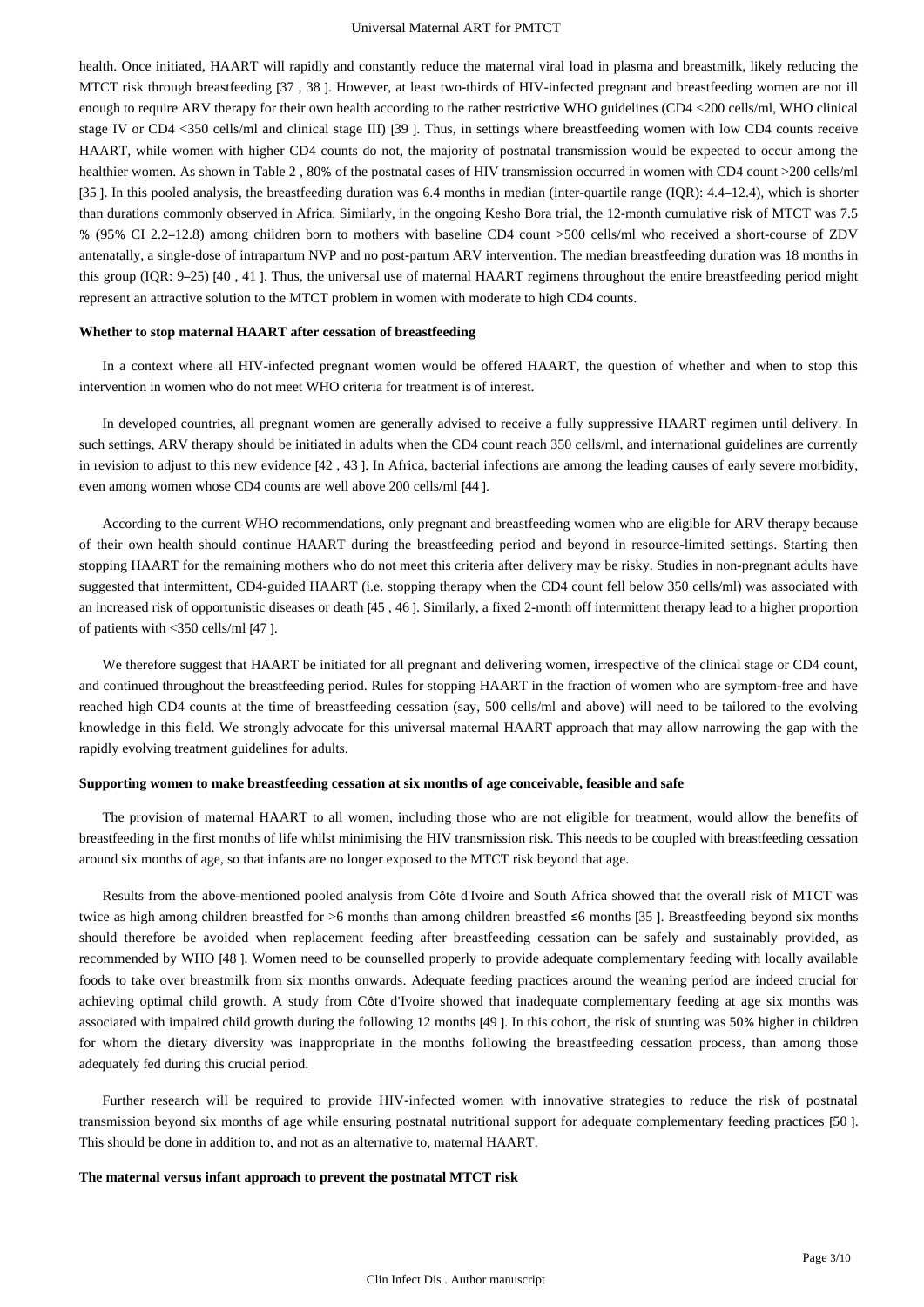ARV drugs can be administered to infants as prophylaxis against HIV exposure. In Malawi, a very short course of NVP was administered to newborns of HIV-infected women presenting late for delivery and who had insufficient time to receive a maternal ARV intervention: peripartum MTCT risk was reduced by one third [51 ].

More recently, three studies have documented the efficacy of a more extended ARV prophylaxis in breastfed infants [52 –55 ] and provide provocative but not entirely satisfactory results (Table 3 , detailed interpretation of these results in Online Appendix 1 ).

Thus, the administration of ARV drugs to breastfed infants is another possible strategy to reduce postnatal HIV transmission, especially for children born to women who present late in pregnancy. However, it appears that to be maximally effective this ARV-based intervention would need to be maintained throughout the breastfeeding exposure [56 ] and should involve drugs that are not as likely as NVP to select resistant virus and compromise the future treatment needs of HIV-infected children. The BAN study, currently underway in Malawi, is expected to yield more results on this issue [57 ]. A new clinical trial (PROMISE-PEP) is also in preparation in Burkina Faso, Uganda, Zambia and South Africa to evaluate infant prophylaxis with lamivudine for a maximum of 38 weeks ( http://www.clinicaltrials.gov/ct2/show/NCT00640263?term=promise-pep&rank=1 ).

#### **Universal maternal HAART could largely eliminate the overall MTCT risk**

The effect of maternal HAART on HIV load in breastmilk has been reported in three African studies so far. In Mozambique, ARV treatment had been initiated in the third trimester of pregnancy and continued for a median duration of three months [37 ]. In this study, all HIV-infected women treated with HAART had lower cell-free HIV RNA load in breast milk and were less likely to have a detectable breastmilk viral load when compared to untreated women. These results are in line with those previously reported in a smaller study conducted in Botswana among women with baseline CD4 count <200 cells/ml and treated with HAART before and/or after delivery, with breastmilk samples collected three months in median after HAART initiation [38 ]. In this study, HAART had no apparent effect on cell-associated HIV DNA load in breastmilk [38 ]. Similarly, a third study recently conducted in Kenya among HAART-treated breastfeeding women showed the suppression of cell-free HIV-1 RNA in breastmilk without suppression of HIV-1 DNA in this compartment [58 ].

As shown in Table 4 , HAART in breastfeeding women results in transmission rates generally below 5% in breastfeeding populations (the detailed interpretation of these results is provided in Online Appendix 2 ) [59 –65 ].

Not negligible in this new perspective is the fact that infants will be exposed to the ARV drugs through breastfeeding [38 , 66 ]. These infants' plasmatic concentrations of the transferred drugs vary according to the ARV used. A study in Kenya showed that lamivudine and nevirapine, but not zidovudine, were transmitted through breastfeeding to infants in biologically significant concentrations when their mothers received these drugs [66 ]. In Mozambique, detectable concentrations of ARV drugs in breastmilk were found one week after delivery in women treated with HAART since 28 weeks of gestational age, despite some of them having undetectable plasma levels at the same time [37 ]. This result suggests a possible lag in elimination of ARV drugs in breastmilk. Based on current knowledge, the diffusion in breastmilk of Lopinavar/ritonavir and Tenofovir is unknown. Three questions can be raised from this growing body of evidence: 1- are these concentrations of ARV drugs safe for infants?; 2- are they effective by themselves against postnatal MTCT?; 3- is there a risk of selection of drug-resistant virus in HIV-infected children who will received sub-optimal concentrations of ARVs?

The issue of infant toxicities associated with exposure to maternal HAART is of crucial interest. A study in Botswana among breastfed infants born to HAART-treated women suggest that hematologic and hepatic toxicities associated with antenatal and postnatal exposure to maternal HAART were minimal, with the exception of increased early neutropenia that did not persist beyond one month of age [67 ]. This study also showed that excess infant anemia related to either in utero or breastfeeding HAART exposure were not detected [67 ]. Thorne and Newell synthesized recently in an extensive literature review the evidence for short to medium-term potential adverse effects and toxicities of exposure to antiretroviral drugs in utero and neonatal life (including haematological, mitochondrial, teratogenic and carcinogenic effects) [68 ]. They concluded that "the immense benefits of antiretroviral prophylaxis in prevention of mother-to-child transmission far outweigh the potential for adverse effects". These adverse effects require further and longer term monitoring because they are likely to occur later in childhood [68 ]. Moreover, the extent and effect of infant drug exposure through breastmilk should now be well understood to evaluate the benefits and risks of maternal HAART during breastfeeding [66 ].

### **Conclusions**

We suggest the active promotion of the universal maternal HAART approach as a way towards elimination of MTCT in resource-limited settings. Such an approach is already well established in industrialized countries. We argue that HAART should be made available to all HIV-infected pregnant women in resource-limited settings, irrespective of their CD4 count or clinical stage, and even to those who present late in pregnancy. This universal ARV-based strategy should be accompanied by proper pharmacovigilance systems. It should consider the breastfeeding cessation around six months of age, which implies the need for a proper nutritional support. Continuing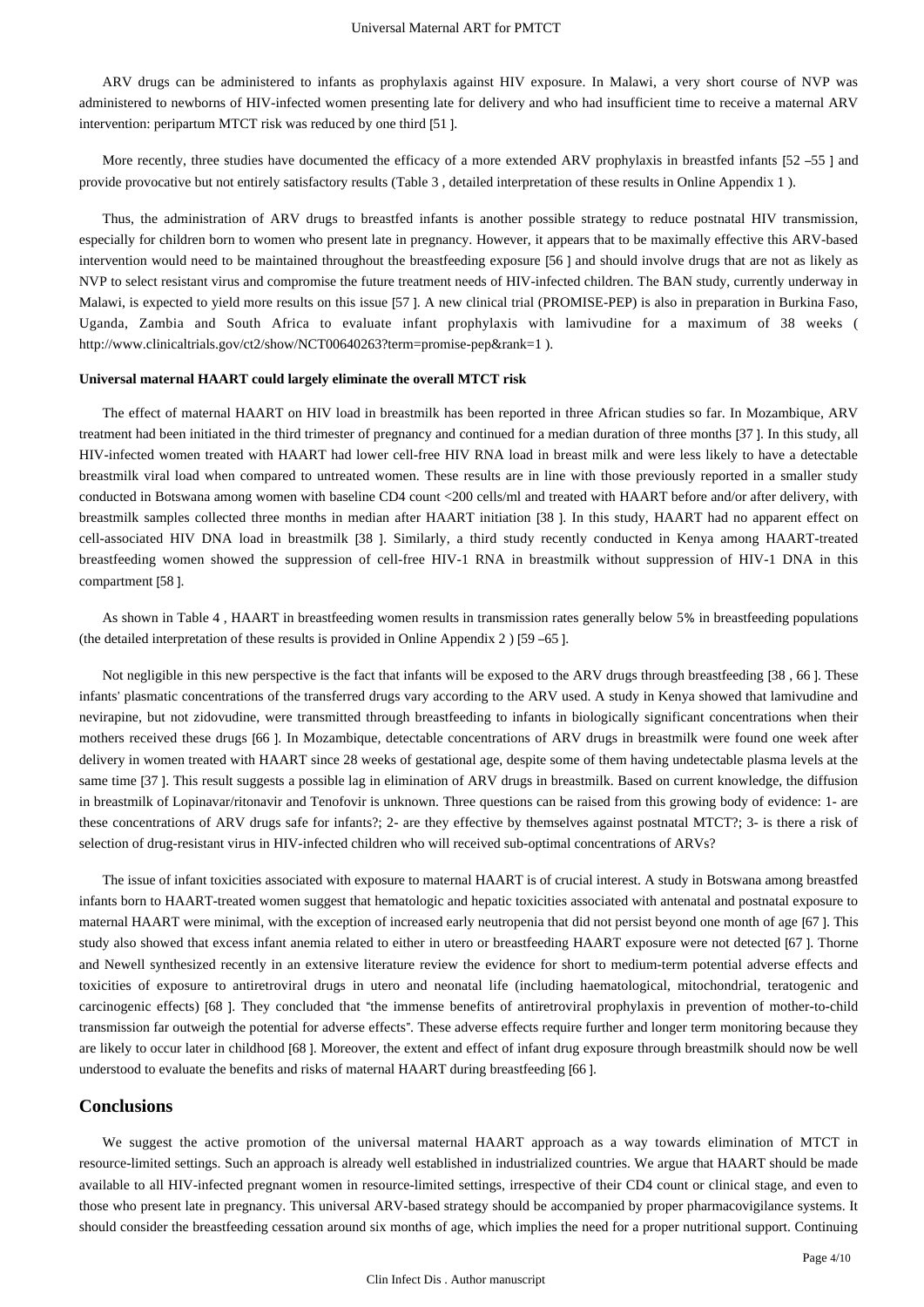#### Universal Maternal ART for PMTCT

investigations will compare the safety, acceptability, feasibility and efficiency of various maternal HAART regimens for preventing the peripartum and postnatal risks of MTCT in order to rank them according to the best risk-benefit balance.

The gap between the current level of knowledge and the public health implementation is still considerable [4 , 5 ]. Expanding the indication of use of potent ARV drug combinations to all pregnant, delivering and breastfeeding women aware of their HIV status should be the immediate future of MTCT in resource-limited settings. This advanced biomedical approach should be closely linked to the development and evaluation of interventions at the community level to improve the coverage of HIV testing and counselling among pregnant women, reduce stigma and favour the overall family care approach. Finally, our suggested approach is also in line with the recently advocated universal HIV voluntary HIV testing with immediate potent ARV treatment [3 ].

## **Ackowledgements:**

This study group received travel funding and other support from the French Agence Nationale de Recherches sur le Sida et les hépatites virales (ANRS) to organize think-tank discussions on this topic.

We thank the ANRS staff for their assistance, especially Prof. Jean-François Delfraissy and Drs. Brigitte Bazin, Séverine Blesson and Claire Rekacewicz for their scientific expertise. We would also like to thank the following colleagues for their valuable comments on early drafts of the report: Drs. Xavier Anglaret, Besigin Tonwe-Gold and Joanna Orne-Gliemann (INSERM, Unit 897, Bordeaux, France), Dr. Christine Danel (PAC-CI program, Abidjan, Côte d'Ivoire), Prof. Philippe Morlat (Bordeaux University Hospital, Bordeaux, France), Dr. Alexandra Calmy (Médecins sans Frontières Suisse).

#### **Footnotes:**

**Conflict of interest and role of the funding source** None of the authors had any conflict of interest to declare. The funders had no role in preparation of the manuscript or decision to publish. The views expressed in this article are solely those of the authors.

#### **References:**

- 1 . UNAIDS . AIDS epidemic update . Geneva, Switzerland United Nations program on HIV/AIDS ; 2008 ;
- 2 . Becquet R , Newell ML . Prevention of postnatal HIV infection: infant feeding and antiretroviral interventions . Current Opinion in HIV and AIDS . 2007 ; 2 : (5 ) 361 6
- 3 . Médecins sans frontières . Responding to the failure of prevention of mother-to-child transmission (PMTCT) programmes: What needs to change? . Expert roundtable 23– 24 June 2008 Accessed: 2009 July 16 Available from: http://www.msfaccess.org/main/hiv-aids/pmtct-experts-roundtable/
- 4 . Orne-Gliemann J , Becquet R , Ekouevi DK , Leroy V , Perez F , Dabis F . Children and HIV/AIDS. From research to policy and action in resource-limited settings . AIDS . 2008 ; 22 : (7 ) 797 - 805
- 5 . UNICEF . Children and AIDS . Second Stocktaking Report . 2008 ; Accessed: 2009 July 16 Available from: http://www.unicef.org/publications/files/ChildrenAIDS\_SecondStocktakingReport.pdf
- 6 . Leroy V , Sakarovitch C , Cortina-Borja M . Is there a difference in the efficacy of peripartum antiretroviral regimens in reducing mother-to-child transmission of HIV in Africa? . AIDS . 2005 ; 19 : (16 ) 1865 - 75
- 7 . Breastfeeding and HIV International Transmission Study Group (BHITS) . Late postnatal transmission of HIV-1 in breast-fed children: an individual patient data meta-analysis . J Infect Dis . 2004 ; 189 : (12 ) 2154 - 66
- 8 . Becquet R , Bequet L , Ekouevi DK . Two-year morbidity–mortality and alternatives to prolonged breast-feeding among children born to HIV-infected mothers in Côte d' Ivoire . PLoS Medicine .  $2007 \cdot 4 \cdot (1)$  e17 -
- 9 . Mbori-Ngacha D , Nduati R , John G . Morbidity and mortality in breastfed and formula-fed infants of HIV-1-infected women: A randomized clinical trial . Jama . 2001 ; Nov 21 286  $\cdot$  (19) 2413 - 20
- 10 . Thior I , Lockman S , Smeaton LM . Breastfeeding plus infant zidovudine prophylaxis for 6 months vs formula feeding plus infant zidovudine for 1 month to reduce mother-to-child HIV transmission in Botswana: a randomized trial: the Mashi Study . Jama . 2006 ; Aug 16 296 : (7 ) 794 - 805
- 11 . Bahl R , Frost C , Kirkwood BR . Infant feeding patterns and risks of death and hospitalization in the first half of infancy: multicentre cohort study . Bull World Health Organ . 2005 ; Jun 83 : (6 ) 418 - 26
- 12 . Doherty T , Chopra M , Nkonki L , Jackson D , Greiner T . Effect of the HIV epidemic on infant feeding in South Africa: "When they see me coming with the tins they laugh at me" . Bulletin of the World Health Organization . 2006 ; Feb 84 : (2 ) 90 - 6
- 13 . Mach O , Lu L , Creek T . Population-based study of a widespread outbreak of diarrhea associated with increased mortality and malnutrition in Botswana, January-March, 2006 . Am J Trop Med Hyg . 2009 ; May 80 : (5 ) 812 - 8
- 14 . Becquet R . Antiretroviral therapy among HIV-infected breastfeeding mothers: a promising strategy to prevent HIV transmission through breastmilk in Africa . Future HIV Therapy . 2007 ; 1 : (1 ) 17 - 21
- 15 . Granich RM , Gilks CF , Dye C , De Cock KM , Williams BG . Universal voluntary HIV testing with immediate antiretroviral therapy as a strategy for elimination of HIV transmission: a mathematical model . Lancet . 2009 ; Jan 3 373 : (9657 ) 48 - 57
- 16 . Quinn TC , Wawer MJ , Sewankambo N . Viral load and heterosexual transmission of human immunodeficiency virus type 1. Rakai Project Study Group . N Engl J Med . 2000 ; Mar 30 342 : (13 ) 921 - 9
- 17 . Dabis F , Msellati P , Meda N . 6-month efficacy, tolerance, and acceptability of a short regimen of oral zidovudine to reduce vertical transmission of HIV in breastfed children in Cote d'Ivoire and Burkina Faso: a double-blind placebo-controlled multicentre trial. DITRAME Study Group. DIminution de la Transmission Mere-Enfant . Lancet . 1999 ; 353 : (9155 ) 786 - 92
- 18 . Dabis F , Bequet L , Ekouevi DK . Field efficacy of Zidovudine, Lamivudine and single-dose Nevirapine to prevent peripartum transmission of HIV. The ANRS 1201/1202 Ditrame Plus study, Abidjan, Cote d'Ivoire . AIDS . 2005 ; 19 : (3 ) 309 - 18
- 19 . Guay LA , Musoke P , Fleming T . Intrapartum and neonatal single-dose nevirapine compared with zidovudine for prevention of mother-to-child transmission of HIV-1 in Kampala, Uganda: HIVNET 012 randomised trial . Lancet . 1999 ; Sep 4 354 : (9181 ) 795 - 802
- 20 . Lallemant M , Jourdain G , Le Coeur S . Single-Dose Perinatal Nevirapine plus Standard Zidovudine to Prevent Mother-to-Child Transmission of HIV-1 in Thailand . N Engl J Med . July 9 2004 ; 351 : (3 ) 217 - 28
- 21 . Petra study team . Efficacy of three short-course regimens of zidovudine and lamivudine in preventing early and late transmission of HIV-1 from mother to child in Tanzania, South Africa, and Uganda (Petra study): a randomised, double-blind, placebo-controlled trial . Lancet . 2002 ; Apr 6 359 : (9313 ) 1178 - 86
- 22 . Shaffer N , Chuachoowong R , Mock PA . Short-course zidovudine for perinatal HIV-1 transmission in Bangkok, Thailand: a randomised controlled trial . The Lancet 1999 . 1999 ; 3 6 353 : (9155 ) 773 - 80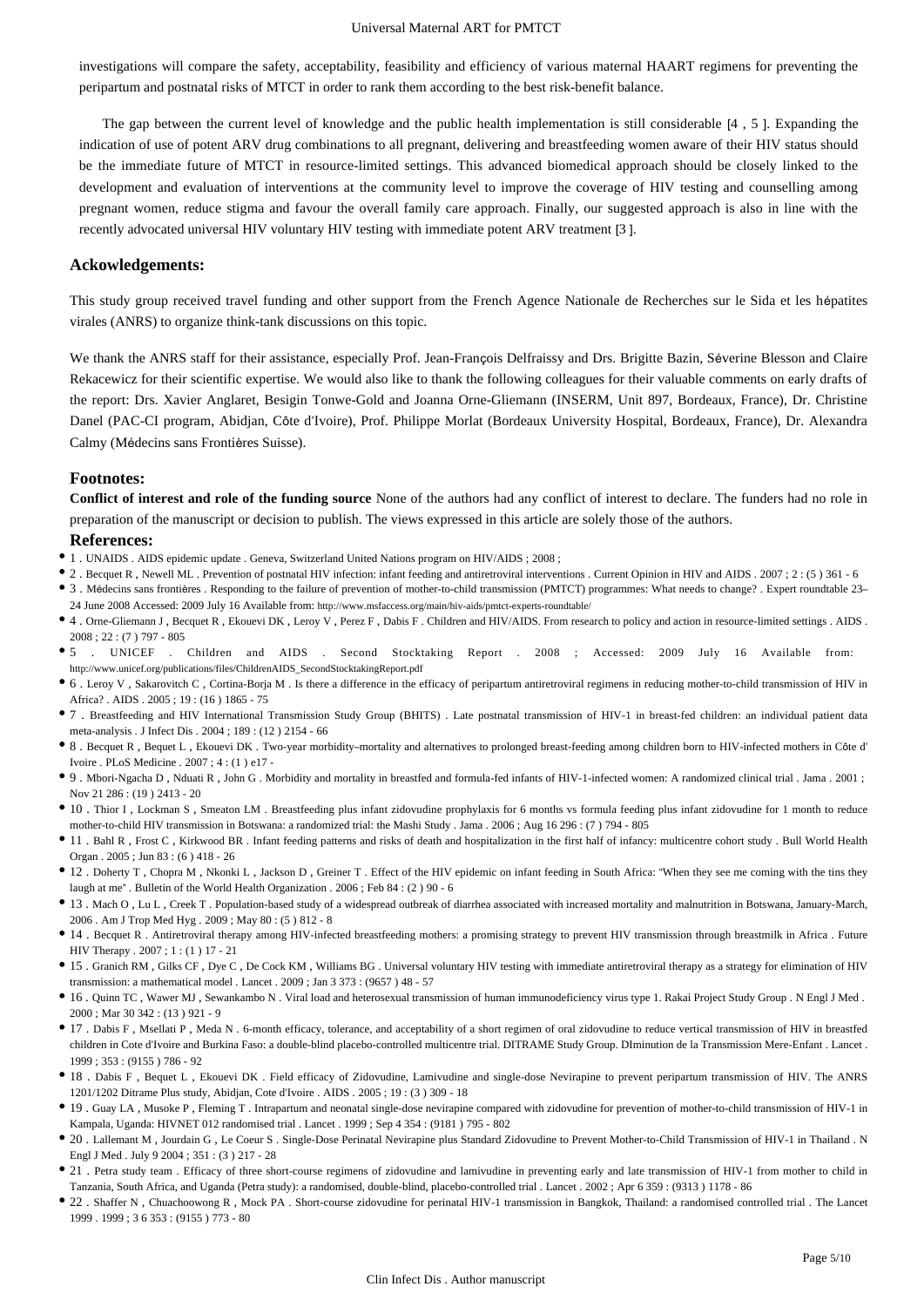- 23 . Wiktor SZ , Ekpini E , Karon JM . Short-course oral zidovudine for prevention of mother-to-child transmission of HIV-1 in Abidjan, Cote d'Ivoire: a randomised trial . Lancet . 1999 ; 353 : (9155 ) 781 - 5
- 24 . Arrive E, Newell ML, Ekouevi DK. Prevalence of resistance to nevirapine in mothers and children after single-dose exposure to prevent vertical transmission of HIV-1: a meta-analysis . International Journal of Epidemiology . 2007 ; Oct 36 : (5 ) 1009 - 21
- 25 . Chaix ML , Ekouevi DK , Rouet F . Low risk of nevirapine resistance mutations in the prevention of mother-to-child transmission of HIV-1: Agence Nationale de Recherches sur le SIDA Ditrame Plus, Abidjan, Cote d'Ivoire . J Infect Dis . 2006 ; Feb 15 193 : (4 ) 482 - 7
- 26 . McIntyre JA , Martinson NA , Gray G . Addition of short course Combivir (CBV) to single dose Viramune (sdNVP) for the prevention of mother to child transmission (pMTCT) of HIV-1 can significantly decrease the subsequent development of maternal and paediatric NNRTI-resistant virus . Abstract TuFo0204 - The Third Conference on HIV Pathogenesis and Treatment Rio De Janeiro, Brasil 2005 ;
- 27. Chi BH, Sinkala M, Mbewe F. Single-dose tenofovir and emtricitabine for reduction of viral resistance to non-nucleoside reverse transcriptase inhibitor drugs in women given intrapartum nevirapine for perinatal HIV prevention: an open-label randomised trial . Lancet . 2007 ; Nov 17 370 : (9600 ) 1698 - 705
- 28 . Jourdain G , Ngo-Giang-Huong N , Le Coeur S . Intrapartum exposure to nevirapine and subsequent maternal responses to nevirapine-based antiretroviral therapy . N Engl J Med . 2004 ; July 9 351 : (3 ) 229 - 40
- 29 . Lockman S , Shapiro RL , Smeaton LM . Response to antiretroviral therapy after a single, peripartum dose of nevirapine . N Engl J Med . 2007 ; 356 : (2 ) 135 47
- 30 . Coffie PA , Ekouevi DK , Chaix ML . Maternal 12-month response to antiretroviral therapy following prevention of mother-to-child transmission of HIV type 1, Ivory Coast, 2003–2006 . Clin Infect Dis . 2008 ; Feb 15 46 : (4 ) 611 - 21
- 31 . WHO, UNICEF, UNAIDS . Towards universal access . Scaling up priority HIV/AIDS interventions in the health sector . Geneva, Switzerland 2008 ;
- 32 . Cohen MH , Olszewski Y , Webber MP . Women identified with HIV at labor and delivery: testing, disclosing and linking to care challenges . Matern Child Health J . 2008 ; Sep 12 : (5 ) 568 - 76
- 33 . Mkwanazi NB , Patel D , Newell M-L . Rapid Testing May Not Improve Uptake of HIV Testing and Same Day Results in a Rural South African Community: A Cohort Study of 12,000 Women . PLoS ONE . 2008 ; 10 23 3 : (10 ) e3501 -
- 34 . Dabis F , Ekpini ER . HIV-1/AIDS and maternal and child health in Africa . Lancet . 2002 ; Jun 15 359 : (9323 ) 2097 104
- 35 . Becquet R , Bland RM , Leroy V . Duration and pattern of breastfeeding and postnatal transmission of HIV: pooled analysis of individual data from a West and South African cohort study . Oral communication . abstract 45 - The 15th Conference on Retroviruses and Opportunistic Infections Boston, USA 2008 ;
- 36 . Leroy V , Karon JM , Alioum A . Postnatal transmission of HIV-1 after a maternal short-course zidovudine peripartum regimen in West Africa . AIDS . 2003 ; 17 : (10 ) 1493 - 501
- 37 . Giuliano M , Guidotti G , Andreotti M . Triple antiretroviral prophylaxis administered during pregnancy and after delivery significantly reduces breast milk viral load: a study within the drug resource enhancement against AIDS and malnutrition program . J Acquir Immune Defic Syndr . 2007 ; 44 : (3 ) 286 - 91
- 38 . Shapiro RL , Ndung'u T , Lockman S . Highly Active Antiretroviral Therapy Started during Pregnancy or Postpartum Suppresses HIV-1 RNA, but Not DNA, in Breast Milk . J Infect Dis . 2005 ; Sep 1 192 : (5 ) 713 - 9
- 39 . Ekouevi DK, Inwoley A, Tonwe-Gold B. Variation of CD4 count and percentage among women receiving antiretroviral prophylaxis for the prevention of mother-to-child transmission of HIV: Implication for HAART initiation in resource-limited settings . AIDS Research and Human Retroviruses . 2007 ; 23 : (12 ) 1469 - 74
- 40 . De Vincenzi I . Kesho Bora Study Group . HIV-free Survival at 12 Months among Children Born to HIV-infected Women Receiving Antiretrovirals from 34 to 36 Weeks of Pregnancy . Abstract 638 - The 15th Conference on Retroviruses and Opportunistic Infections Boston, USA 2008 ;
- 41 . De Vincenzi I . Kesho Bora Study Group . Triple-antiretroviral (ARV) Prophylaxis during Pregnancy and Breastfeeding Compared to Short-ARV Prophylaxis to Prevent Mother-to-Child Transmission of HIV-1 (MTCT): The Kesho Bora Randomized Controlled Clinical Trial in Five Sites in Burkina Faso, Kenya and South Africa (Trial registration number ISRCTN71468401) . Abstract LBPEC01 - The 5th IAS Conference on HIV Pathogenesis and Treatment Cape Town, South Africa 2009 ;
- 42 . Kitahata MM , Gange SJ , Abraham AG . Effect of early versus deferred antiretroviral therapy for HIV on survival . N Engl J Med . 2009 ; Apr 30 360 : (18 ) 1815 26
- 43 . Phillips A . Morbidity and Mortality in the HAART Era . Abstract 8 The 15th Conference on Retroviruses and Opportunistic Infections Boston, USA 2008 ;
- 44 . Anglaret X , Chene G , Attia A . Early chemoprophylaxis with trimethoprim-sulphamethoxazole for HIV-1-infected adults in Abidjan, Cote d'Ivoire: a randomised trial. Cotrimo-CI Study Group . Lancet . 1999 ; May 1 353 : (9163 ) 1463 - 8
- 45 . Danel C , Moh R , Minga A . CD4-guided structured antiretroviral treatment interruption strategy in HIV-infected adults in west Africa (Trivacan ANRS 1269 trial): a randomised trial . Lancet . 2006 ; Jun 17 367 : (9527 ) 1981 - 9
- 46 . El-Sadr W . SMART study group . Re-initiation of ART in the CD4-guided ART Interruption Group in the SMART Study Lowers Risk of Opportunistic Disease or Death . Abstract 38 - The 15th Conference on Retroviruses and Opportunistic Infections Boston, USA 2008 ;
- 47 . Danel C , Moh R , Chaix ML . Two-months-off, four-months-on antiretroviral regimen increases the risk of resistance, compared with continuous therapy: a randomized trial involving West African adults . J Infect Dis . 2009 ; Jan 1 199 : (1 ) 66 - 76
- 48 . WHO . Consensus statement of the WHO HIV and infant feeding technical consultation held on behalf of the Inter-agency Task Team (IATT) on prevention of HIV infections in pregnant women, mothers and their Infants Geneva October 25–27, 2006 Accessed: 2009 July 16 Available from: http://www.who.int/child-adolescent-health/New\_Publications/NUTRITION/consensus\_statement.pdf
- 49 . Becquet R , Leroy V , Ekouevi DK . Complementary feeding adequacy in relation to nutritional status among early weaned breastfed children who are born to HIV-infected mothers: ANRS 1201/1202 Ditrame Plus, Abidjan, Côte d'Ivoire . Pediatrics . 2006 ; 117 : (4 ) e701 - 10
- 50 . Cames C , Mouquet C , Ayassou K . A sustainable baby food support for HIV-1-infected mothers. The Kesho Bora study initiative in Bobo Dioulasso, Burkina Faso. Poster N°TUPE0356 . The XVI International AIDS conference Toronto, Canada 2006 ;
- 51 . Taha TE , Kumwenda NI , Gibbons A . Short postexposure prophylaxis in newborn babies to reduce mother-to-child transmission of HIV-1: NVAZ randomised clinical trial . Lancet 2003 . 2003 ; 10 11 362 : (9391 ) 1171 - 7
- 52 . Kilewo C , Karlsson K , Massawe A . Prevention of Mother-to-Child Transmission of HIV-1 through breast-feeding by treating infants prophylactically with Lamivudine in Dar es Salaam, Tanzania: The Mitra Study . J Acquir Immune Defic Syndr . 2008 ; 48 : (3 ) 315 - 23
- 53 . Kumwenda NI , Hoover DR , Mofenson LM . Extended Antiretroviral Prophylaxis to Reduce Breast-Milk HIV-1 Transmission . N Engl J Med . 2008 ; 359 : (2 ) 119 29
- 54 . Moorthy A , Gupta A , Bhosale R . Nevirapine resistance and breast-milk HIV transmission: effects of single and extended-dose nevirapine prophylaxis in subtype C HIV-infected infants . PLoS ONE . 2009 ; 4 : (1 ) e4096 -
- 55 . Six Week Extended-Dose Nevirapine (SWEN) Study Team . Extended-dose nevirapine to 6 weeks of age for infants to prevent HIV transmission via breastfeeding in Ethiopia, India, and Uganda: an analysis of three randomised controlled trials . Lancet . 2008 ; Jul 26 372 : (9635 ) 300 - 13
- 56 . Shearer WT . Breastfeeding and HIV infection . Pediatrics . 2008 ; May 121 : (5 ) 1046 7
- 57 . Chasela C , Hudgens M , Jamieson D . Both maternal HAART and daily infant nevirapine (NVP) are effective in reducing HIV-1 transmission during breastfeeding in a randomized trial in Malawi: 28 week results of the Breastfeeding, Antiretroviral and Nutrition (BAN) Study . Abstract WELBC103 - The 5th IAS Conference on HIV Pathogenesis and Treatment Cape Town, South Africa 2009 ;
- 58 . Lehman DA , Chung MH , John-Stewart GC . HIV-1 persists in breast milk cells despite antiretroviral treatment to prevent mother-to-child transmission . Aids . 2008 ; Jul 31 22 : (12 ) 1475 - 85
- 59 . Kilewo C , Karlsson K , Ngarina M . Prevention of mother-to-child transmission of HIV-1 through breastfeeding by treating mothers prophylactically with triple antiretroviral therapy in Dar es Salaam, Tanzania - the MITRA PLUS study . The Third Conference on HIV Pathogenesis and Treatment Rio De Janeiro, Brasil 2005 ;
- 60 . Marazzi MC , Palombi L , Liotta G . Decrease in HIV-1 Mother-to-Child Transmission in Women Receiving Postnatal HAART: 12-Month Follow-up Data . Abstract 668 - The 15th Conference on Retroviruses and Opportunistic Infections Boston, USA 2008 ;
- 61 . Palombi L , Marazzi MC , Voetberg A , Magid NA . Treatment acceleration program a experience of the DREAM program in prevention of mother-to-child transmission of HIV . Aids . 2007 ; 21 : (Suppl 4 ) S65 - S71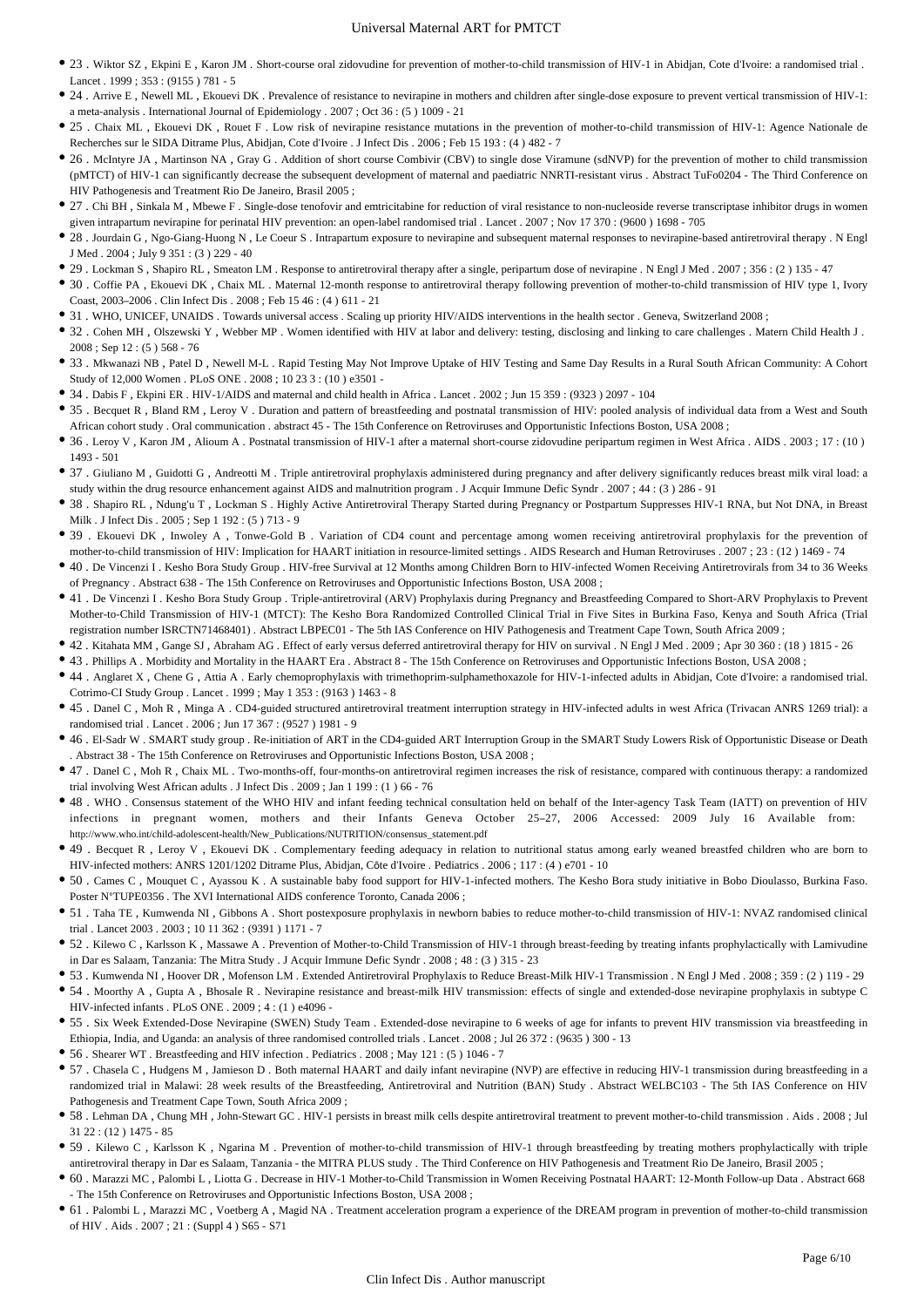- 62 . Peltier A , Ndayisaba G , Lepage P . Breastfeeding with maternal antiretroviral therapy or formula feeding to prevent HIV postnatal mother-to-child transmission in Rwanda . Aids . (in press)
- 63 . Shapiro R , Hughes M , Ogwu A . A Randomized Trial Comparing Highly Active Antiretroviral Therapy Regimens for Virologic Efficacy and the Prevention of Mother-to-Child HIV Transmission among Breastfeeding Women in Botswana (The Mma Bana Study) . Abstract WELBB101 - The 5th IAS Conference on HIV Pathogenesis and Treatment Cape Town, South Africa 2009 ;
- 64 . Thomas T , Masaba R , Ndivo R . Prevention of Mother-to-Child Transmission of HIV-1 among Breastfeeding Mothers Using HAART: The Kisumu Breastfeeding Study, Kisumu, Kenya, 2003–2007 . Abstract 45aLB - The 15th Conference on Retroviruses and Opportunistic Infections Boston, USA 2008 ;
- 65 . Tonwe-Gold B , Ekouevi DK , Viho I . Peripartum and postnatal HIV transmission in West Africa: evaluation of a two-tiered Approach . PLoS Medicine . 2007 ; 4 : (8 ) e257 -
- 66 . Mirochnick M , Thomas T , Capparelli E . Antiretroviral Concentrations in Breast-feeding Infants of Mothers Receiving HAART . Antimicrob Agents Chemother . 2009 ; 53 : (3 ) 1170 - 6
- 67 . Bae WH , Wester C , Smeaton LM . Hematologic and hepatic toxicities associated with antenatal and postnatal exposure to maternal highly active antiretroviral therapy among infants . Aids . 2008 ; Aug 20 22 : (13 ) 1633 - 40
- 68 . Thorne C , Newell ML . Safety of agents used to prevent mother-to-child transmission of HIV: is there any cause for concern? . Drug Saf . 2007 ; 30 : (3 ) 203 13
- 69 . Leroy V , Karon JM , Alioum A . Twenty-four month efficacy of a maternal short-course zidovudine regimen to prevent mother-to-child transmission of HIV-1 in West Africa . AIDS . 2002 ; 16 : (4 ) 631 - 41
- 70 . Becquet R , Ekouevi DK , Menan H . Early mixed feeding and breastfeeding beyond six months increase the risk of postnatal HIV transmission: ANRS 1201/1202 Ditrame Plus, Abidjan, Côte d'Ivoire . Preventive Medicine . 2008 ; 47 : (1 ) 27 - 33
- 71 . Leroy V , Ekouevi DK , Becquet R . 18-month effectiveness of short-course antiretroviral regimens combined with alternatives to breastfeeding to prevent HIV mother-to-child transmission . PLoS ONE . 2008 ; 3 : (2 ) e1645 -
- 72 . Rollins NC , Becquet R , Bland RM , Coutsoudis A , Coovadia HM , Newell ML . Infant feeding, HIV transmission and mortality at 18 months: The need for appropriate choices by mothers and prioritisation within programs . AIDS . 2008 ; 22 : (17 ) 2349 - 57
- 73 . Kuhn L , Aldrovandi GM , Sinkala M . Effects of Early, Abrupt Weaning for HIV-free Survival of Children in Zambia . N Engl J Med . 2008 ; Jun 4
- 74 . Vyankandondera J , Luchters S , Hassink E . Reducing risk of HIV-1 transmission from mother to infant through breastfeeding using antiretroviral prophylaxis in infants (SIMBA-study). Oral communication N°LB7 . The 2nd IAS Conference on HIV Pathogenesis and Treatment Paris, France 2003 ;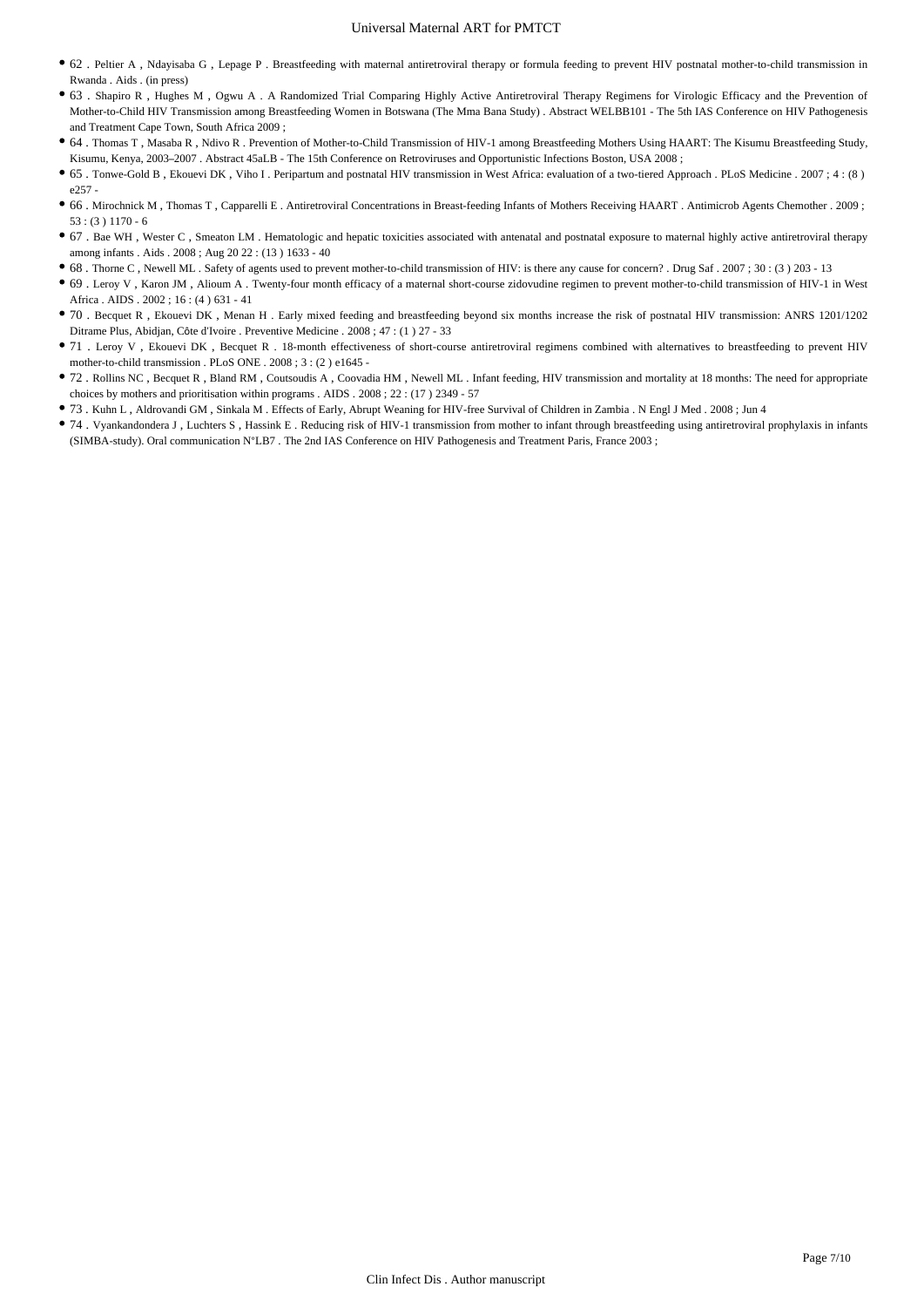## **Table 1**

12–24 mother-to-child transmission (MTCT) rates and infant death (95% CI) among breastfed children with the provision of peri-partum short-course antiretroviral (ARV) regimens to the mother during pregnancy/delivery.

|                                                              | <b>ARV</b> intervention                                                                                                          |                                                                                      |                                                                                                                                                                                                                                                                                                                |                                                                                                                                                                                                                                                                                                                                     |  |
|--------------------------------------------------------------|----------------------------------------------------------------------------------------------------------------------------------|--------------------------------------------------------------------------------------|----------------------------------------------------------------------------------------------------------------------------------------------------------------------------------------------------------------------------------------------------------------------------------------------------------------|-------------------------------------------------------------------------------------------------------------------------------------------------------------------------------------------------------------------------------------------------------------------------------------------------------------------------------------|--|
| <b>Study</b>                                                 | <b>Maternal regimen</b><br>Infant regimen                                                                                        | <b>Duration</b>                                                                      | MTCT risk according to baseline maternal CD4<br>count (95% confidence interval)                                                                                                                                                                                                                                | Infant infection or death (1 – HIV-free survival)<br>according to baseline maternal CD4 count                                                                                                                                                                                                                                       |  |
| Ditrame & Retro-Ci, Côte d'<br>Ivoire $[$ <sup>69</sup> ]    | ZDV<br>no ARV for infants                                                                                                        | from 36–38 weeks of gestation,<br>plus 7 days post-partum                            | Among women with CD4 <500 cells/mm <sup>3</sup> : 25.6% at<br>$1.5 Mo (17.9 - 33.3)$<br>29.3% at 6 Mo (31.4–37.2)<br>38.5% at 12 Mo (29.7–46.3)<br>Among women with CD4 $\geq$ 500 cells/mm <sup>3</sup> : 7.7% at<br>1.5 M <sub>0</sub> (3.6–11.8)<br>8.8% at 6 Mo $(4.5-13.1)$<br>9.1% at 12 Mo $(4.8-13.4)$ | Among women with CD4 <500 cells/mm <sup>3</sup> : 28.8% at 1.5 Mo<br>$(21.2 - 36.5)$<br>32.8% at 6 Mo (24.8-40.6)<br>32.8% at 6 Mo (24.8-40.6)<br>41.0% at 12 Mo (32.0–50.1)<br>Among women with CD4 $\geq$ 500 cells/mm <sup>3</sup> : 10.2% at 1.5 Mo<br>$(5.5 - 14.8)$<br>10.8% at 6 Mo $(6.0-15.7)$<br>11.6% at 12 Mo (6.7-16.4 |  |
| Ditrame Plus, Côte d'Ivoire [<br>$70, 71$ <sub>]</sub>       | ZDV+sdNVP<br>NVP single dose $+7$ days of<br>ZDV for infants<br>ZDV/3TC+sdNVP<br>NVP single dose $+7$ days of<br>ZDV for infants | from 36 weeks of gestation<br>from 32 weeks of gestation, plus 3<br>days post-partum | 8.6% at 1.5 Mo (2.9–13.2)<br>10.1% at 6 Mo $(5.5-14.9)$<br>15.9% at 18 Mo (9.6-26.5)<br>6.2% at 1.5 Mo $(3.1-9.9)$<br>6.8% at 6 Mo $(3.6-10.7)$<br>13.0% at 18 Mo (3.6–10.7)                                                                                                                                   | 16.8% at 18 Mo (12-24)<br>13.6% at 18 Mo (9.6-24.5)                                                                                                                                                                                                                                                                                 |  |
| Vertical Transmission Study,<br>South Africa $\binom{72}{ }$ | sdNVP                                                                                                                            |                                                                                      | 21.0% at 18 Mo (19.0–23.1)                                                                                                                                                                                                                                                                                     | 24.0% at 18 Mo (22–27)                                                                                                                                                                                                                                                                                                              |  |
| ZEBS, Zambia $[^{73}]$                                       | sdNVP                                                                                                                            |                                                                                      | Short-term breastfeeding<br>21.4% at 24 Mo<br>Long-term breastfeeding<br>25.8% at 24 Mo                                                                                                                                                                                                                        | Short-term breastfeeding<br>32.6% at 24 Mo<br>Long-term breastfeeding<br>36% at 24 Mo                                                                                                                                                                                                                                               |  |
| MTCT-Plus, Côte d'Ivoire <sup>[65</sup>                      | ZDV/3TC+sdNVP<br>NVP single dose $+7$ days of<br>ZDV for infants                                                                 | from 32 weeks of gestation, plus 3<br>days post-partum                               | Among women not eligible for ARV therapy: 3.1% at<br>1 M <sub>0</sub> (0.1–6.7)<br>7.5% at 12 Mo (2.8–12.3)                                                                                                                                                                                                    | Among women not eligible for ARV therapy: 12.1% at 12<br>Mo $(6.4-17.9)$                                                                                                                                                                                                                                                            |  |

\* Confidence interval was not available.

3TC: lamivudine; sdNVP: single-dose nevirapine; ZDV: zidovudine.

Median breastfeeding durations were: 8 months for the Ditrame & Retro-Ci trials; 4 months for the Ditrame Plus study; 6 months for the Vertical Transmission Study; 4 and 16 months in the short-term and long-term breastfeeding groups of the ZEBS study, respectively; 6 months in the MTCT Plus study.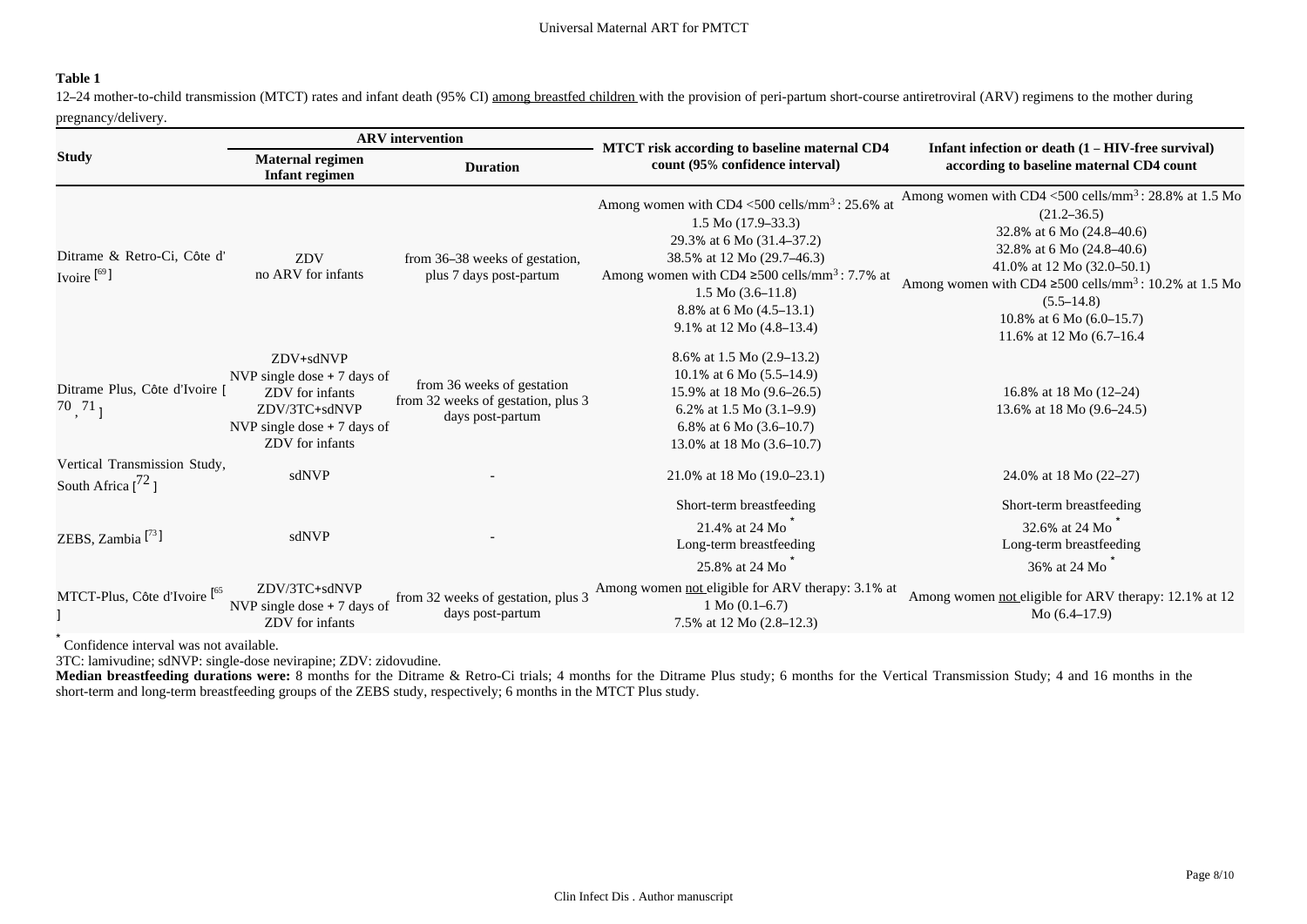#### **Table 2**

18-month postnatal transmission of HIV among children uninfected at 4 weeks of age and according to different thresholds of maternal antenatal CD4 count. Pooled analysis of the Vertical Transmission Study (South Africa, 2001–2007) and the Ditrame Plus Study (Côte d'Ivoire, 2001–2005). N=1151.

| Antenatal maternal CD4 count (cells/ml) | N    | Number of children HIV-infected through breastfeeding | <b>HIV</b> postnatal transmission $(\%)$ | 95% confidence interval |
|-----------------------------------------|------|-------------------------------------------------------|------------------------------------------|-------------------------|
| < 200                                   | 119  | 15                                                    | 15.3                                     | $9.5 - 24.2$            |
| $\geq 200$                              | 1032 | 57                                                    | 6.2                                      | $4.9 - 8.0$             |
| $<$ 250                                 | 181  | 20                                                    | 11.0                                     | $5.3 - 16.2$            |
| $\geq 250$                              | 970  | 52                                                    | 5.4                                      | $3.5 - 6.5$             |
| $<$ 350                                 | 353  | 38                                                    | 12.6                                     | $9.3 - 16.9$            |
| $\geq 350$                              | 798  | 34                                                    | 4.8                                      | $3.4 - 6.6$             |
| < 200                                   | 119  | 15                                                    | 15.3                                     | $9.5 - 24.2$            |
| 200-349                                 | 234  | 23                                                    | 11.3                                     | $7.6 - 16.5$            |
| 350–500                                 | 320  | 18                                                    | 6.3                                      | $4.9 - 9.1$             |
| $\geq 500$                              | 478  | 16                                                    | 3.7                                      | $2.3 - 6.0$             |

Adapted from Becquet et al. CROI 2008  $[^{35}]$ 

## **Table 3**

Mother-to-child transmission (MTCT) rates (95% confidence interval) with the provision of antiretroviral post-exposure prophylaxis to the breastfed infant.

|                                     | <b>Antiretroviral intervention</b>                            |                                                   |                                                                                                                                                                |  |
|-------------------------------------|---------------------------------------------------------------|---------------------------------------------------|----------------------------------------------------------------------------------------------------------------------------------------------------------------|--|
| <b>Study</b>                        | <b>Maternal regimen</b><br><b>Infant regimen</b>              |                                                   | MTCT risk (95% confidence interval)                                                                                                                            |  |
| SIMBA, Rwanda $[$ <sup>74</sup> ]   | $ZDV+ddl$<br>from 36 weeks of gestation to 1 week post-partum | daily NVP or 3TC<br>from birth up to 6 months     | $***$<br>6.9% at 1 Mo<br>7.7% at 6 Mo                                                                                                                          |  |
| MASHI, Botswana $[$ <sup>10</sup> ] | ZDV+sdNVP<br>from 36 weeks of gestation to 1 week post-partum | daily ZDV<br>from birth up to 6 months            | $**$<br>4.6% at 1 Mo<br>9.0% at 7 Mo<br>**<br>9.5% at 18 Mo                                                                                                    |  |
| MITRA, Tanzania $[$ <sup>52</sup> ] | $ZDV+3TC$<br>from 36 weeks of gestation to 1 week post-partum | daily 3TC<br>from birth up to 6 months            | 3.8% at 1.5 Mo $(2.0-5.6)$<br>4.9% at 6 Mo $(2.7–7.1)$                                                                                                         |  |
| PEPI, Malawi $\binom{53}{ }$        | sdNVP                                                         | daily NVP or NVP/ZDV<br>from birth up to 14 weeks | Among infants who were HIV-uninfected at birth<br>Infant NVP prophylaxis<br>5.9% at 9 Mo $(3.9-7.0)$<br>Infant NVP/ZDV prophylaxis<br>6.4% at 9 Mo $(4.9-8.3)$ |  |
| SWEN, Ethiopia, Uganda, India [55]  | sdNVP                                                         | daily NVP<br>from birth up to 6 weeks             | Among infants who were HIV-uninfected at birth<br>2.5% at 1.5 Mo<br>6.9% at 6 Mo                                                                               |  |

\* Similar MTCT rates were observed in both groups.

\* Confidence interval was not available.

3TC: Iamivudine; ddl: didanosine; sdNVP: single-dose nevirapine; ZDV: zidovudine.

**Median breastfeeding durations were:** 14 weeks in the SIMBA study; unknown in the MASHI study (mothers instructed to wean at 5 months); 18 weeks in the MITRA study; unknown in the PEPI study (most infants were weaned between 6 and 9 months of age); unknown in the SWEN study (most infants were weaned between 14 weeks and 6 months of age).